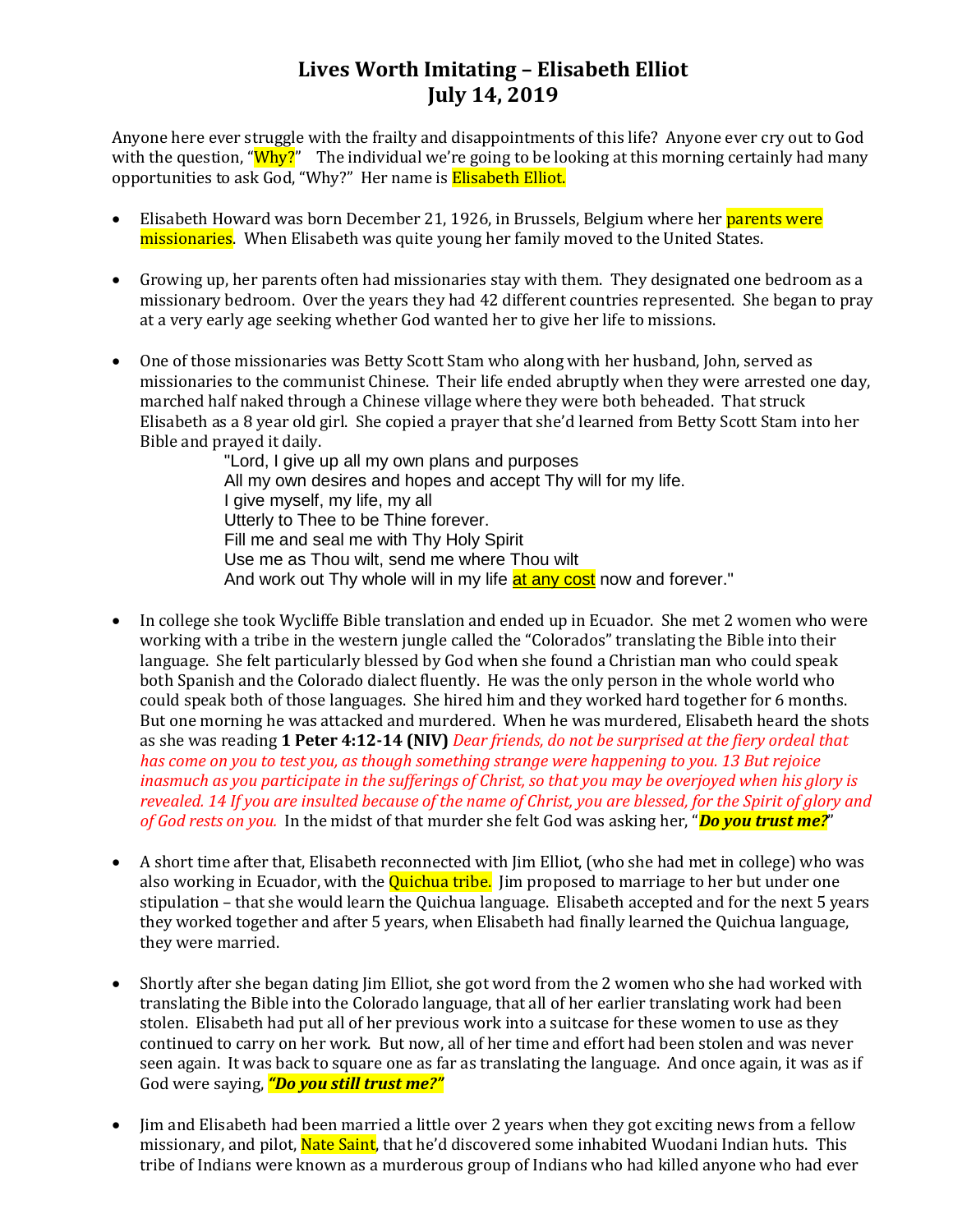tried to reach out to them with the Gospel. They were quite excited about this discovery, for Jim and others had been praying for several months that God would allow them the opportunity to share the Gospel message with an unreached group of people. For several months they began to reach out to these Wuodani Indians by flying over head and dropping gifts to them. In 1956, Jim Elliot and 4 other men, went to the outskirts of the Wuodani territory and set up camp with the hopes of connecting with them and getting an invitation to go into their village. However, shortly after that, they made contact but all 5 men were speared to death. The year was 1956 and Elisabeth and the other wives were quite devastated and Elisabeth wrote that in her devastation she cried out to God asking, "*Why God? Why would open this door only to allow all 5 men to be killed?*" And she once again felt strongly that God was once again asking her, "*Do you still trust me now? Do you really believe I have the whole world in my hands and under my control?"*

- $\circ$  Later Elisabeth wrote that when she initially heard that Jim and the others had gone missing, God brought to her mind the words of the prophet, Isaiah, *"When you pass through the waters, I will be with you."* (Isaiah 43:2) However, she recalls crying out to God*. "God I know you are always with me, but what I want is Jim. I want my husband!*!" And some of you can relate to that deep anguishing pain when something's been taken from you. Something or someone you love deeply. And while you may not turn your back completely on God, at those moments what you want is what you once had to be returned. It could be a person, or a relationship or your health or job, etc. You don't deny God's existence but your heart aches for what's been lost. And in your anguish you cry out to God.
- The news of these 5 men's murders quickly spread around the world and the general reaction was shock that this could happen to 5 men attempting to share the Good News of Jesus Christ. Elisabeth forgave these men who killed her husband and went back to working on translating the Bible into the Quichua people's language. In the midst of this translation work, she met two Wuodani women. Through their connections, Elisabeth, her two year old daughter, Valerie, and Rachel Saint (the sister of the murdered pilot) went back to this tribe who had murdered Jim Elliot and the others and as a result of their efforts, many of the Wuodani Indians were led into a relationship with Jesus Christ.
- Elisabeth eventually, after 7 years, returned to the U.S. and settled in New Hampshire. It was there that she met a professor at Gordon-Conwell seminary, **Addison Leitch**. However, after only 4 years, Addison died of cancer and once again she cried out to God – *"Why?"*
- 4 years later Elisabeth married her  $3^{rd}$  husband, Lars Gren, and was happily married to him until her death at the age of 88 in June 2015.
- For many years, Elisabeth had a very successful ministry hosting a radio show entitled, **Gateway to Joy,** and she wrote many books and traveled the world speaking about her experiences and the Lord's goodness to her. Most of that ended 10 years prior to her death in 2015 when they began to see the early signs of dementia, which she suffered with for the last 10 years of her life.

#### **Principles of Suffering:**

- **1. Core Questions about God:**
	- **a. Is God** *good* **all the time?** (even when life is tough) We like to sing, "*You're a good good Father."* But do you really believe that, when your circumstances of your life are far from what you'd call "*good*".
	- **b. Is God sovereign all the time?** (or are there times it escapes His control? **Psalms 46:1-3 (NIV)** *God is our refuge and strength, an ever-present help in trouble. Therefore we will not fear, though the earth give way and the mountains fall into the heart of the sea, though its waters roar and foam and the mountains quake with their surging.* The psalmist has determined that, despite my surrounding difficult circumstances, God is still my refuge and strength. He's going to be my "go to" in the midst of challenging circumstances.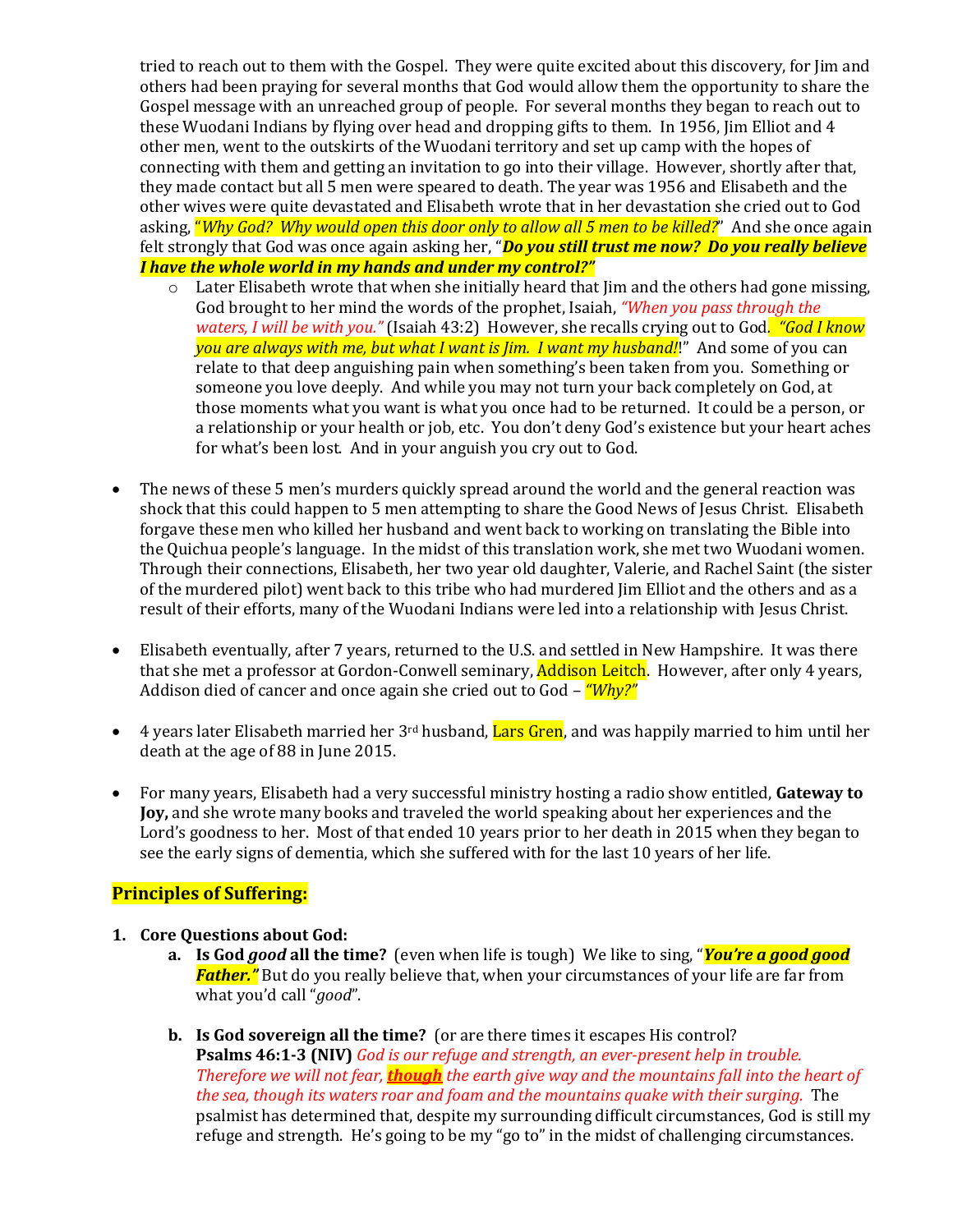**Psalms 46:10-11 (NIV)** *He says, "Be still, and know that I am God; I will be exalted among the nations, I will be exalted in the earth." The Lord Almighty is with us; the God of Jacob is our* 

*fortress.* Often in the midst of personal storms, we tend to panic and try to figure out a solution to get us out of this mess. The psalmist has resolved in his heart and mind, that in the midst of my storms this is going to be my response. I'm going to settle my mind and heart and focus on God. And his resolve/commitment is that God would be glorified in the midst of my storms and heartache. The reason you can do that is because of your foundational belief that God is with me!! Do you believe that God is with you, even though you can't see or feel Him? Often our pain and heartache overwhelms us to a point where that's all we can see and feel and sense. God is drowned out by our circumstances. That's why it's so important to settle in your mind and heart the question, "Is God sovereign all the time?" Because He can't be sovereign part of the time. I don't want a God like that.

The issue of God's sovereignty all the time strikes to whether I can trust in God. That's the issue Elisabeth Elliot heard God asking her repeatedly during the painful times of her life. Can you trust God to do what's always best for you?

That was the core issue Shadrach, Meshach and Abednego were facing when they refused to bow down to King Nebuchadnezzar and they were now about to be thrown into the intensely hot fiery furnace. Their response to the king was: *"King Nebuchadnezzar, we do not need to defend ourselves before you in this matter. If we are thrown into the blazing furnace, the God we serve is able to deliver us from it, and he will deliver us from Your Majesty's hand. But even if he does not, we want you to know, Your Majesty, that we will not serve your gods or worship the image of gold you have set up."* (Daniel 3:16-18 (NIV) Your circumstances can challenge your trust in God's sovereignty and goodness.

**c. Does God love you all the time?** (or are your sufferings and challenges evidence that God doesn't love you any more?) **Romans 8:39** reminds us that "*nothing in all of creation can separate us from the love of God that is in Christ Jesus our Lord."*

#### **2. Core Beliefs about Suffering**

**a. Is suffering to be avoided at all costs**

Elisabeth Elliot defined suffering as: *Having what you don't want or wanting what you don't have.*

**Jesus endured suffering for your salvation.**

**Luke 9:23-24 (NIV)** *Then he said to them all: "Whoever wants to be my disciple must deny themselves and take up their cross daily and follow me. 24 For whoever wants to save their life will lose it, but whoever loses their life for me will save it.* In that culture, a cross wasn't a pretty piece of jewelry you hung around your neck. A cross always meant death. Jesus is saying that in order to be a follower of His, you must daily, sometimes hourly, be willing to give up control of your life to God. To say, God this life is not mine, it's merely on loan from you. Notice the three step process:

- **1. Deny yourself –** saying to God and yourself, I'm not living this day for me but rather I'm living this day for God and the display of His glory in and through me. And so, our prayer every day ought to be – "*God use me today for your honor and glory, whatever that takes."* That means that when you feel anger over something in your life, you're going to have to let that go, you're going to have to forgive, you're going to have to not focus on your personal pain because that's bringing the focus back on yourself.
- **2. Take up your cross** –What was your cross yesterday or this week. It may be a medical diagnosis, or fear or anger over something that happened to you.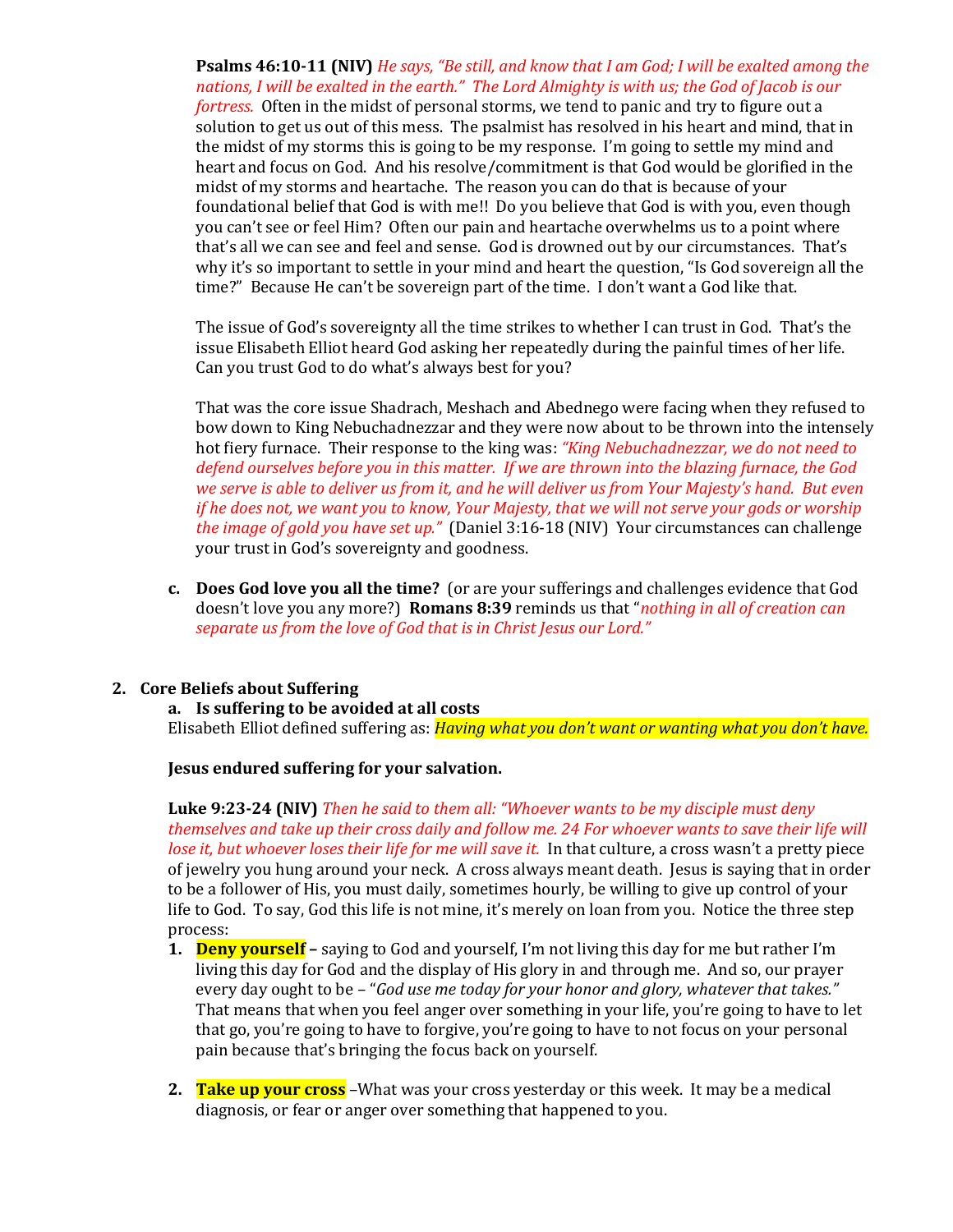- Seldom do we get to choose our crosses **–** because if we did, most of us would politely turn them down. So, taking up your cross may be more an attitude of living life. An attitude that says, "*God use every circumstance that You allow into my life today to make me more like Jesus and to use it to glorify You.*" With that attitude we can begin to view the crosses in our lives as an opportunity for God to grow us into Christlikeness.
- Crosses are never comfortable or convenient.
- And crosses seldom seem fair.
- Crosses can often cause us to cry out to God, "**Why God?"** I've seen good Christians carry crosses but it was a constant burden and never became an opportunity to let God do a powerful work in and through them. **Elisabeth Elliot:** *"God never does anything "to" us that is also not "for" us."*
- **3. Follow Jesus –** In order to follow someone you've got to keep your focus on them. You can't keep getting distracted by the things around you or you'll quickly lose the person you're following. The same principle applies to your life and mine. If you are continually getting distracted by your painful circumstances, then you can't possibly follow Jesus. The way you keep your focus on Jesus is through prayer and spending time in God's Word.

A great verse to remember as you try to put this principle of taking up your cross daily would be **Galatians 2:20** *I have been crucified with Christ and I no longer live, but Christ lives in me. The life I now live in the body, I live by faith in the Son of God, who loved me and gave himself for me.*

#### **b. Suffering can be a gift from God**

God can use our sufferings to teach us greater dependency upon Him. Therefore, we need to learn to thank God for our sufferings as a tool to draw us closer to Himself.

Fanny Crosby was made blind at a very early age from a doctor's malpractice. But rather than become bitter she resolved in her mind and heart to live life with gratitude in her heart. At age 9 she wrote the following poem,

Oh, what a happy soul I am, Although I cannot see, I am resolved that in this world Contented I will be.

How many blessings I enjoy That other people don't To weep and sigh because I'm blind I cannot nor I won't.

Fanny Crosby went on to write 8,000 hymns, among them: "To God Be the Glory", "Blessed Assurance", "Rescue the Perishing".